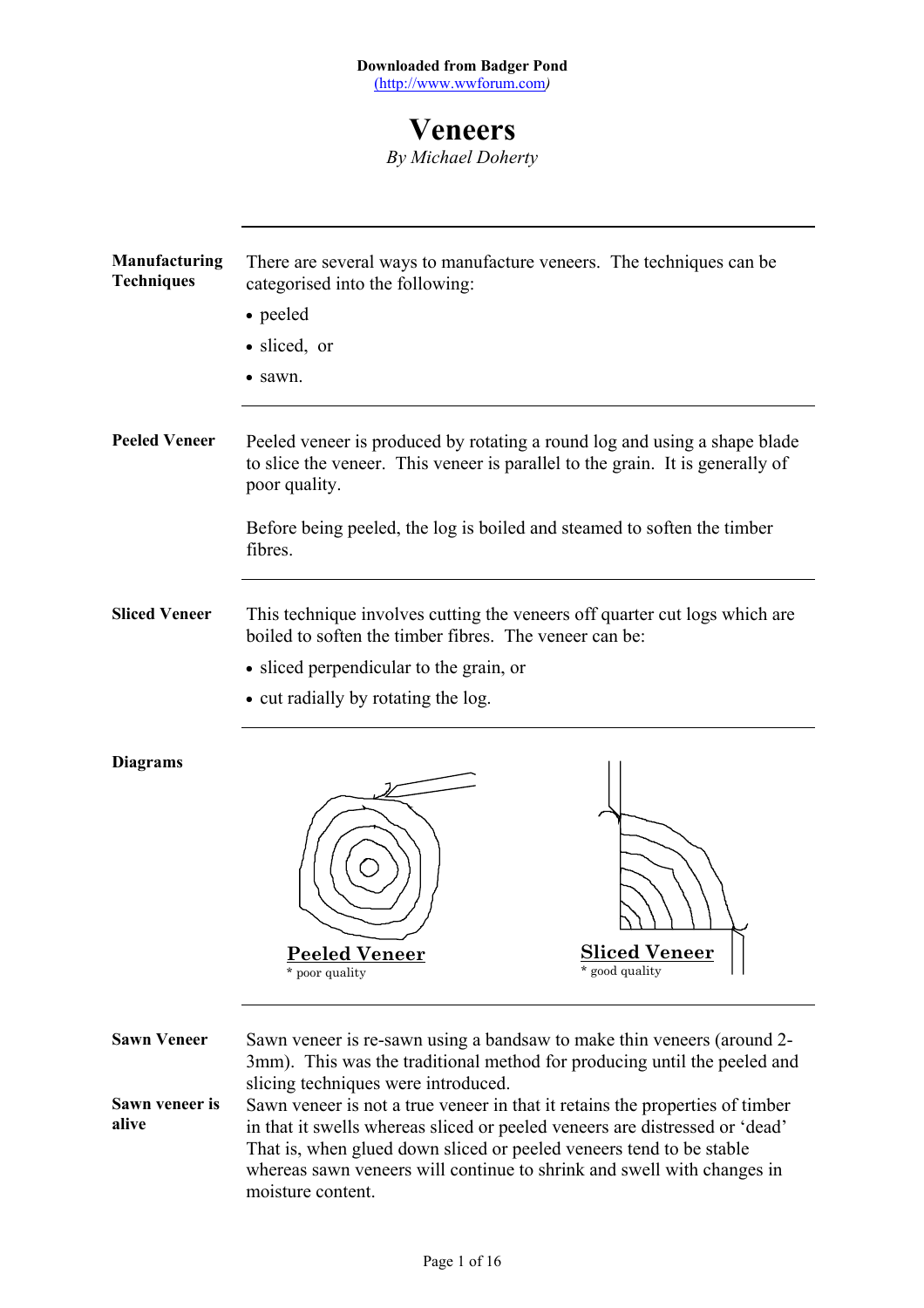# **Controlling Shrinkage & Swelling in Wood**

**Timber will swell and shrink** Wood is made up of numerous cells which transport water up and down the tree. When seasoned, the water is evaporated from these cells. As a result the timber will shrink as the water evaporates. Changes in humidity can cause the timber to swell and shrink as the moisture content in the timber changes.

We cannot prevent this, however, we can learn to control the effects.

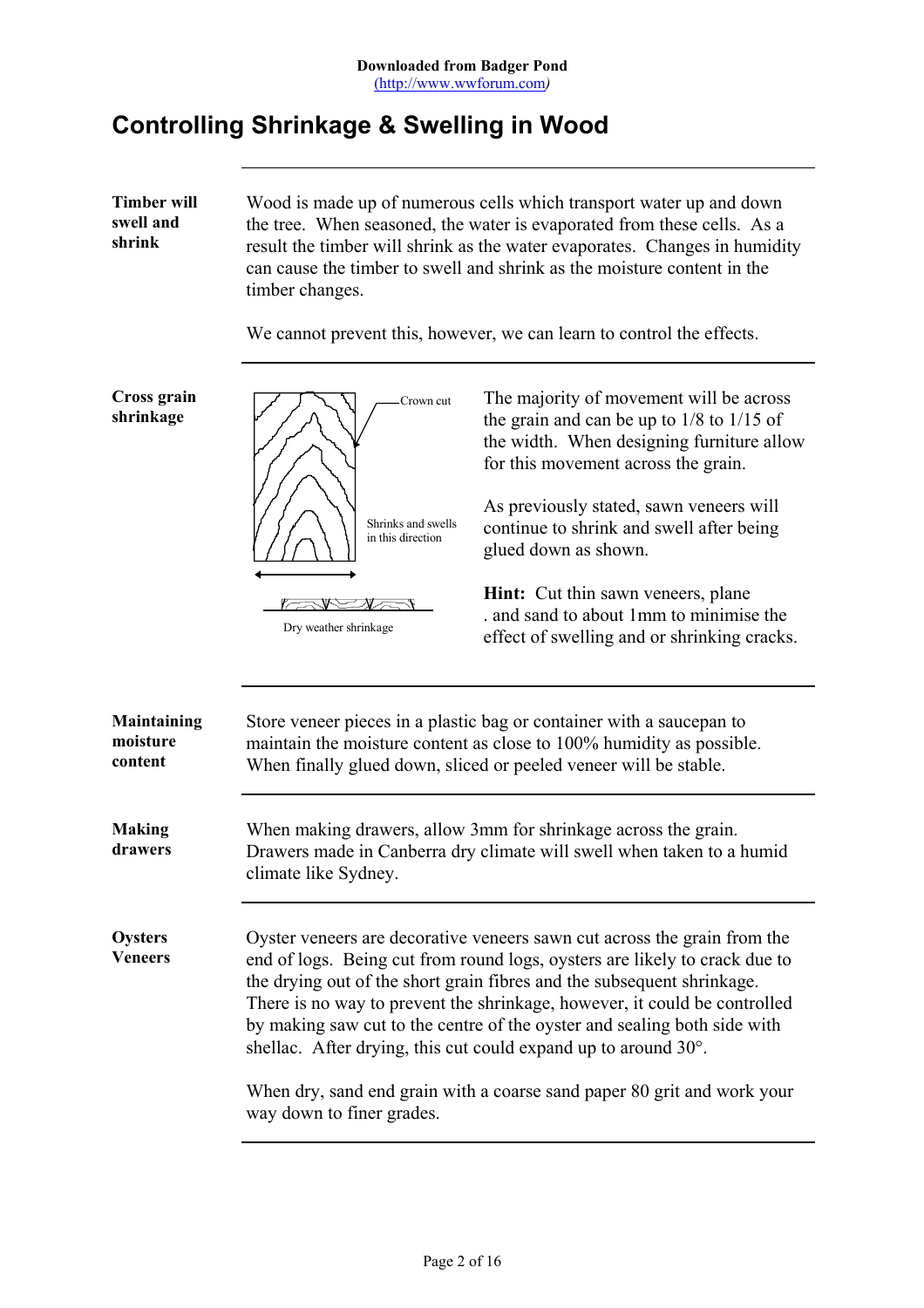# **Preparing Veneers**

| <b>Staining</b><br>veneers                  | Soak veneer in the stain to ensure that the stain is consistent throughout<br>the depth of the veneer so that sanding will not change the colour of the<br>stain.<br>Hairwood is a stained using a traditional technique to stain sycamore<br>veneer green/grey.                                                                                                                                                                                                                                                                                          |                                                                                     |  |
|---------------------------------------------|-----------------------------------------------------------------------------------------------------------------------------------------------------------------------------------------------------------------------------------------------------------------------------------------------------------------------------------------------------------------------------------------------------------------------------------------------------------------------------------------------------------------------------------------------------------|-------------------------------------------------------------------------------------|--|
| <b>Backing Paper</b>                        | Always use backing paper to stiffen and reinforce veneers. Stiff brown<br>paper or 'lay out' paper are good backing paper.<br>Fix to veneer with white PVA glue.                                                                                                                                                                                                                                                                                                                                                                                          |                                                                                     |  |
| <b>Fixed backing</b><br>on 'bottom'<br>side | There is a 'top' and a 'bottom' side to peeled or sliced veneers. When<br>veneer is cut, the grain fibres split apart causing the grain fibres to<br>protrude on one side with grapes on the reverse (or 'bottom') side. Ensure<br>that the paper is fixed to the 'bottom' of the veneer. This ensures that<br>when the veneer is sanded there is plenty of wood remaining after the<br>protrusions are sanded off. Conversely, if the backing is applied to the<br>other side, there will be minimal thickness when veneer is sanded.<br>Paper this side |                                                                                     |  |
| <b>Glues</b>                                |                                                                                                                                                                                                                                                                                                                                                                                                                                                                                                                                                           | The types of glues which are using in inlay and marquetry are:                      |  |
|                                             | Glue                                                                                                                                                                                                                                                                                                                                                                                                                                                                                                                                                      | <b>Notes</b>                                                                        |  |
|                                             | Yellow PVA (UV 180)<br>White PVA                                                                                                                                                                                                                                                                                                                                                                                                                                                                                                                          | OK but can move under pressure and can<br>swell veneers                             |  |
|                                             | Urea formaldehyde                                                                                                                                                                                                                                                                                                                                                                                                                                                                                                                                         | excellent resin based glue, strong but toxic.                                       |  |
|                                             | 5 minute epoxy (araldite)                                                                                                                                                                                                                                                                                                                                                                                                                                                                                                                                 | excellent glue. Epoxy resins can be coloured<br>by mixing powders.                  |  |
|                                             | super glue / 'hot stuff'                                                                                                                                                                                                                                                                                                                                                                                                                                                                                                                                  | excellent. 'Hot stuff' comes in three<br>consistencies and can be used as a filler. |  |
|                                             | Japanese rice glue                                                                                                                                                                                                                                                                                                                                                                                                                                                                                                                                        | starch based, can be mixed with saw dust as<br>a filler                             |  |
|                                             | Spray contact                                                                                                                                                                                                                                                                                                                                                                                                                                                                                                                                             | used to fix paper papers to veneer                                                  |  |
|                                             |                                                                                                                                                                                                                                                                                                                                                                                                                                                                                                                                                           |                                                                                     |  |

### **Notes on glues** Most glues will leave a black glue line when dry. **Hint:** Use yellow PVA glue which leaves a yellow line.

Don't use a light timber inlay on a light/white coloured mother wood. Use darker inlay on lighter mother wood to hide dark glue line.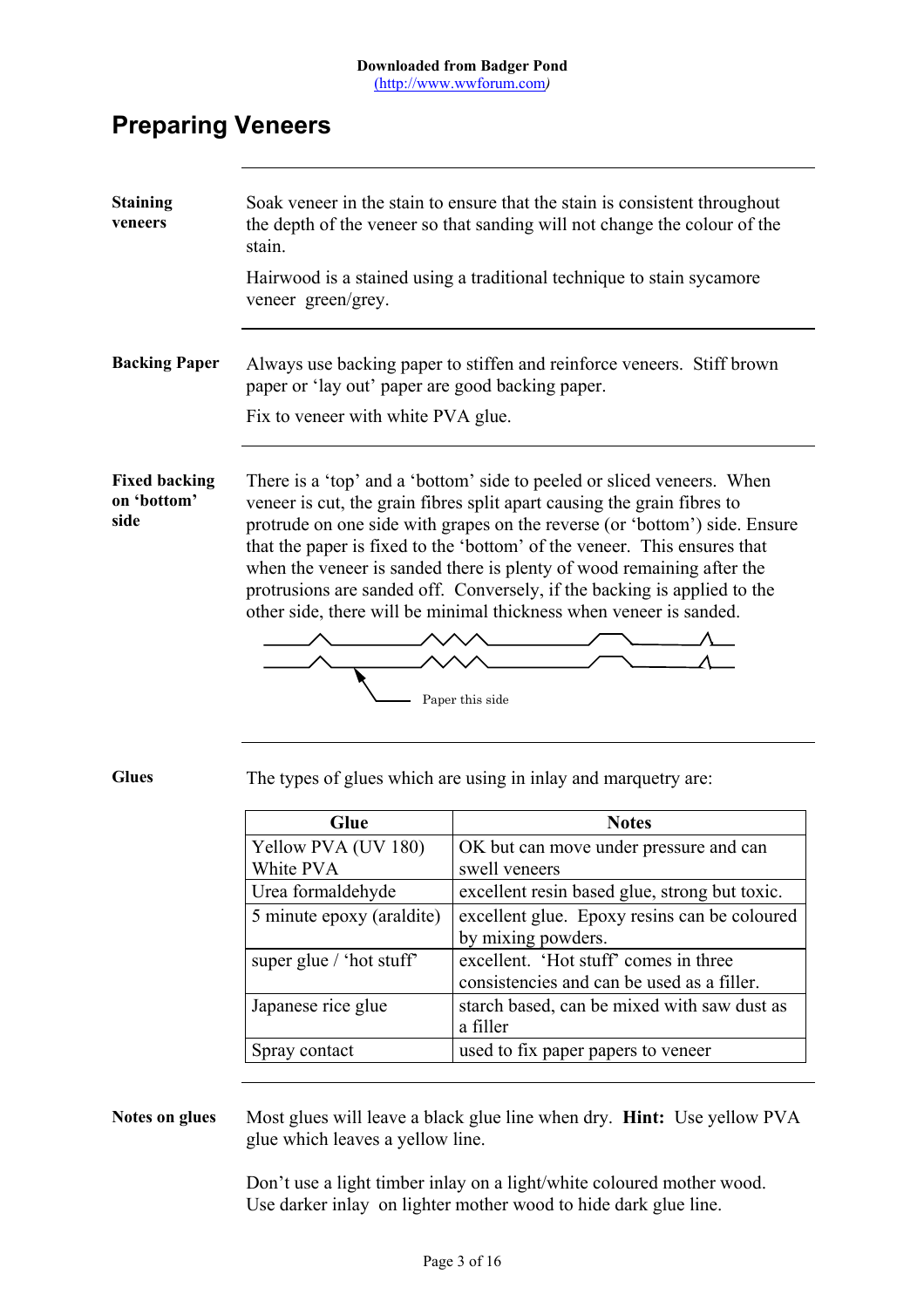# **Tools and Techniques**

| <b>Useful tools</b> | The tools used in inlay and marquetry are generally inexpensive and a<br>basic kit can produce good results. Some of the tools can be improvised<br>or home made. The main tools in the kit are: |
|---------------------|--------------------------------------------------------------------------------------------------------------------------------------------------------------------------------------------------|
|                     | • Marking tools                                                                                                                                                                                  |
|                     | • Hard pencils (2H or 4H)                                                                                                                                                                        |
|                     | • needle in pin vice                                                                                                                                                                             |
|                     | • Cutting Tools - knives:                                                                                                                                                                        |
|                     | • No 3 cutting knife,                                                                                                                                                                            |
|                     | • cutting mat,                                                                                                                                                                                   |
|                     | • sandpaper schmick sticks                                                                                                                                                                       |
|                     | • Cutting tools - sawing                                                                                                                                                                         |
|                     | • fine jeweller's piecing saw,                                                                                                                                                                   |
|                     | • fine blades,                                                                                                                                                                                   |
|                     | • Bench Pin                                                                                                                                                                                      |
|                     | • scroll saw (optional)                                                                                                                                                                          |
|                     | • inlay tools                                                                                                                                                                                    |
|                     | • small gouges                                                                                                                                                                                   |
|                     | • hand router                                                                                                                                                                                    |
|                     | • electric router (optional)                                                                                                                                                                     |
| <b>Knives</b>       | A good quality and well sharpen No 3 knife is excellent.                                                                                                                                         |
|                     | <b>Warning:</b> Scalpel blade use hard brittle steel in thin blades which can<br>snap under use sending splinters in all directions. Watch the eyes!.                                            |
| <b>Markers</b>      | Tools to mark the shape of the inlay onto the mother wood include:                                                                                                                               |
|                     | • Dentist's scrapers                                                                                                                                                                             |
|                     | • needle in a pin vice                                                                                                                                                                           |
|                     | • stylist (metal working)                                                                                                                                                                        |
|                     | For best results sharpen edges.                                                                                                                                                                  |
|                     | Continued on next page                                                                                                                                                                           |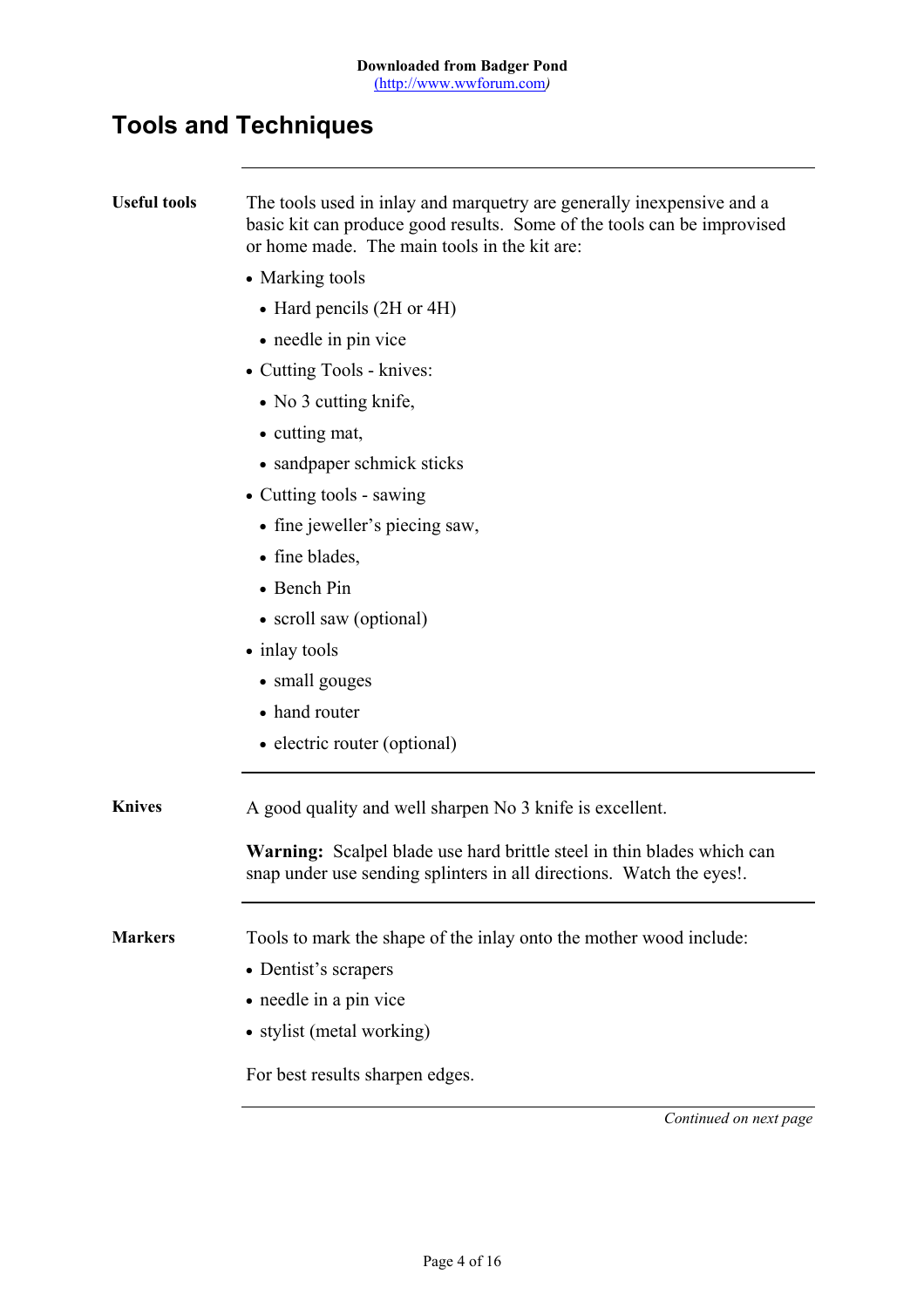## **Tools and Techniques,** Continued

**'Schmick' sticks** 'Schmick' sticks are small sticks with 180 grit sandpaper glued to one side. The long sides of the stick are chamfered on the edges to allow stick to get into tight areas. Approximate dimensions are 150mm long, 12mm wide by 5mm thick.



The method to prepare 'schmick' stick from 12mm timber is:

| <b>Step</b>    | <b>Action</b>                                                          |
|----------------|------------------------------------------------------------------------|
| 1              | Select a knot free piece of timber approximately                       |
|                | 150x90x12mm.                                                           |
| $\overline{2}$ | Using a router table and $45^{\circ}$ chamfering bit, set the fence so |
|                | that a 3mm mitre will be cut.                                          |
| 3              | Chamfer both long edges. Turn over and chamfer other end.              |
| 4              | Set fence on the bandsaw (or improvise your own) for a 5mm             |
|                | cut.                                                                   |
| 5              | Cut the 'schmick' stick from both edges                                |
| 6              | Spray glue sandpaper (180 grit) to the flat side of stick              |
| 7              | Repeat Steps 3-6. Stop When the width of timber is 50mm.               |

#### **Round**

**'schmick' sticks**

Round 'schmick' sticks constructed from dowel are useful for sanding round shapes. Several diameters of 'schmick' stick are useful, say 6, 8, 10 & 12mm. The method for making round 'schmick' sticks is:

| <b>Step</b> | Action                                                            |
|-------------|-------------------------------------------------------------------|
|             | Cut sand paper into thin strips, say 10-15mm wide                 |
| 2           | Lightly spray dowel and back of sandpaper (180 grit)              |
| 3           | Starting at the top, wrap sand paper around dowel in tight        |
|             | spirals along the full length of the dowel. Ensure that there are |
|             | no gaps between the spiral edges.                                 |
|             | Secure with a rubber band and along to dry                        |
|             | Trim excess sandpaper off ends before using.                      |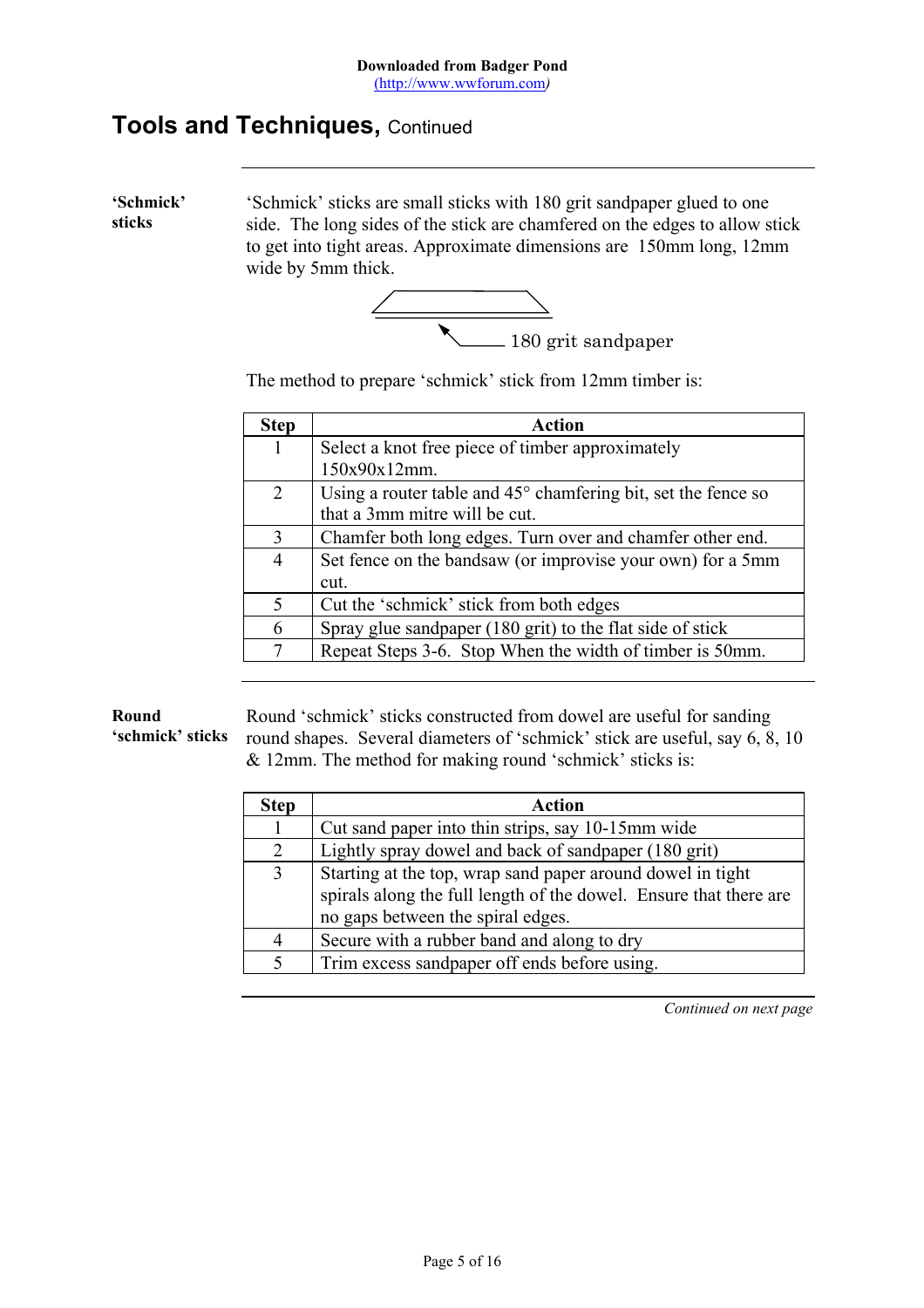# **Tools and Techniques,** Continued

**Hand Router** A Hand Router is used to cut the hollow into the 'mother wood' for the inlay. It is constructed from an old high speed steel jigsaw blade and a piece of flat hardwood.



To set the depth, loosen the screw, and press the blade down. Place the inlay on a flat table then the router. Allow the blade to push up. Tighten the screw.

When using take small cuts towards you.

#### **To sharpen**.

| <b>Step</b> | Action                                                            |
|-------------|-------------------------------------------------------------------|
|             | Loosen the screw and set the blade until the bevel is flat on the |
|             | stone.                                                            |
| 2.          | When flat, tight screw and drag the router towards you riding     |
|             | on the point and rear edge. Repeat until sharp.                   |
|             | Remove the burr before using.                                     |

**Bench Pin** The Bench Pin is used to support small pieces of timber whilst being sawn. It can be constructed from a piece of hardwood such as Jarrah. The board should be about 200x70x6mm. A 12mm hole is cut on the centre line some 70mm from one end. A triangular wedge is then cut out. Make a template off your first board, as they can be easily damaged when cutting veneer.

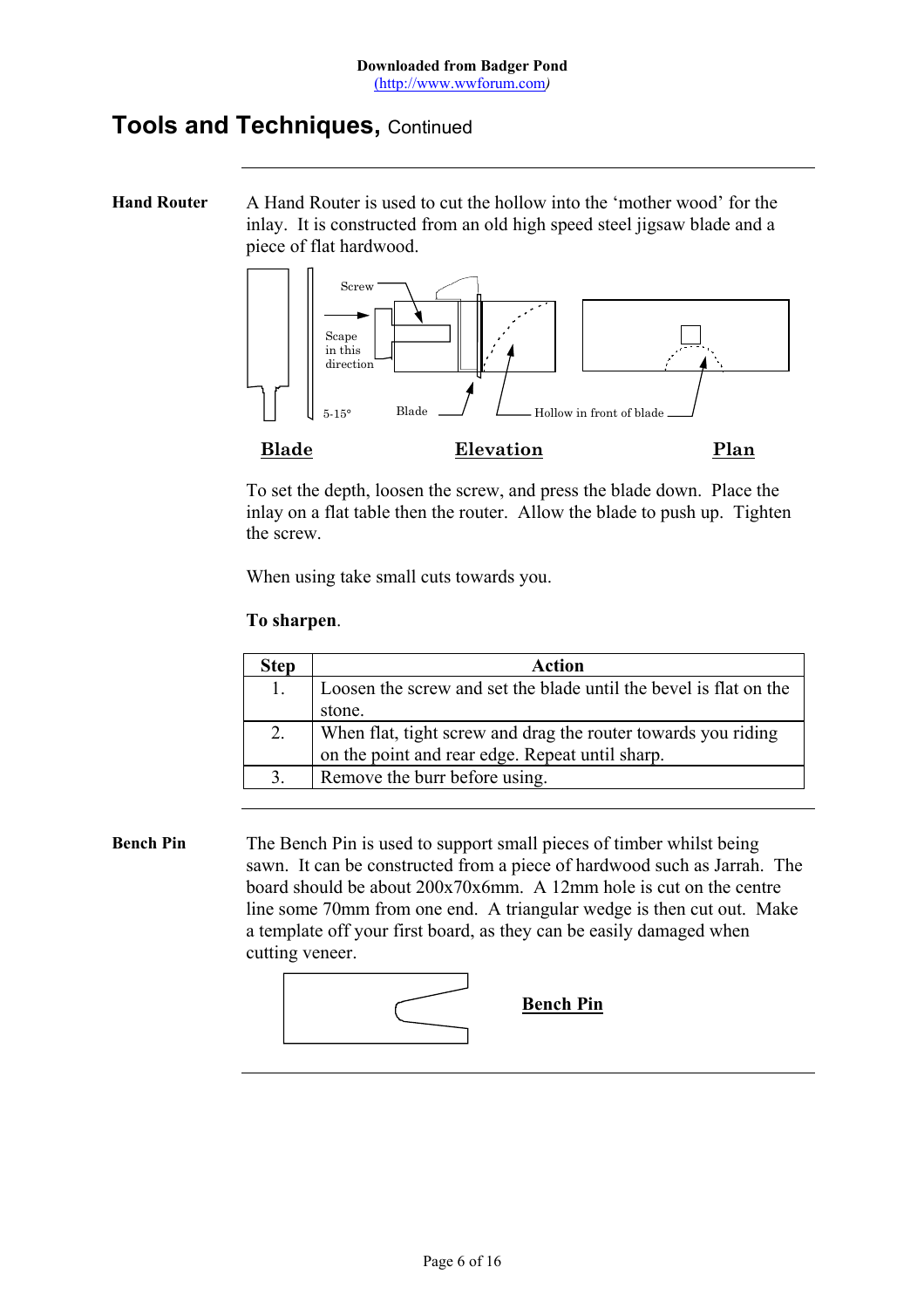# **Scrapers**

| <b>Types of</b><br><b>Scrapers</b> |                                                                                                                                                                                                                                                           | Two types of scrapers which can be used are:<br>· glass scraper, and<br>. metal cabinet scraper.                                                                                                                                |  |
|------------------------------------|-----------------------------------------------------------------------------------------------------------------------------------------------------------------------------------------------------------------------------------------------------------|---------------------------------------------------------------------------------------------------------------------------------------------------------------------------------------------------------------------------------|--|
| <b>Glass Scraper</b>               | A useful and cheap scraping technique is to use scrap glass from a picture<br>framer. Take along a pair of leather gloves and ask if you can rummage<br>through the scrap bin. Select the best 2mm glass.<br>The technique for making a glass scraper is: |                                                                                                                                                                                                                                 |  |
|                                    | <b>Step</b>                                                                                                                                                                                                                                               | <b>Action</b>                                                                                                                                                                                                                   |  |
|                                    | 1.                                                                                                                                                                                                                                                        | Select a piece of 2mm glass about 100mm wide.                                                                                                                                                                                   |  |
|                                    | 2.                                                                                                                                                                                                                                                        | Lubricate a glass cutter with kerosene and make a single<br>curved cut across the glass.                                                                                                                                        |  |
|                                    |                                                                                                                                                                                                                                                           | <b>Note:</b> Do not attempt to make a second cut along the groove<br>as this will damage the cutter.                                                                                                                            |  |
|                                    | 3.                                                                                                                                                                                                                                                        | Grasping the glass with both hands across the scratch mark and<br>snap.                                                                                                                                                         |  |
|                                    | 4.                                                                                                                                                                                                                                                        | Use the bottom side, not the side scratch by the cutter, to scrap<br>with.                                                                                                                                                      |  |
|                                    | 5.                                                                                                                                                                                                                                                        | Scrap away from you. Discard when blunt.                                                                                                                                                                                        |  |
| Cabinet<br><b>Scraper</b>          | scraper is:                                                                                                                                                                                                                                               | The metal cabinet scraper is a simple but an effective finishing tool. The<br>scraper works by cutting with a burr on the edge of the scraper. A well<br>sharpen scraper has two cutting edges. The method to sharpen a cabinet |  |
|                                    | <b>Step</b>                                                                                                                                                                                                                                               | <b>Action</b>                                                                                                                                                                                                                   |  |
|                                    | 1.                                                                                                                                                                                                                                                        | With a coarse file, remove the burrs from both sides by filing<br>flat against file.                                                                                                                                            |  |
|                                    | 2.                                                                                                                                                                                                                                                        | Hold scraper perpendicular to file and square the edge.                                                                                                                                                                         |  |
|                                    |                                                                                                                                                                                                                                                           | $\alpha$ $\alpha$ $\alpha$ $\alpha$ $\alpha$                                                                                                                                                                                    |  |

| 3. | Repeat Steps 1-2 on a fine sharpening stone.                    |
|----|-----------------------------------------------------------------|
| 4. | Place the scraper in a vice.                                    |
| 5. | Burr the edge by running the round part of a screw driver along |
|    | the edge. Do this twice and repeat for other edge.              |
| 6. | Roll the burr by running the screw driver in a single stroke at |
|    | an angle to the edge. Repeat for the other side.                |



# **Cutting Inlays**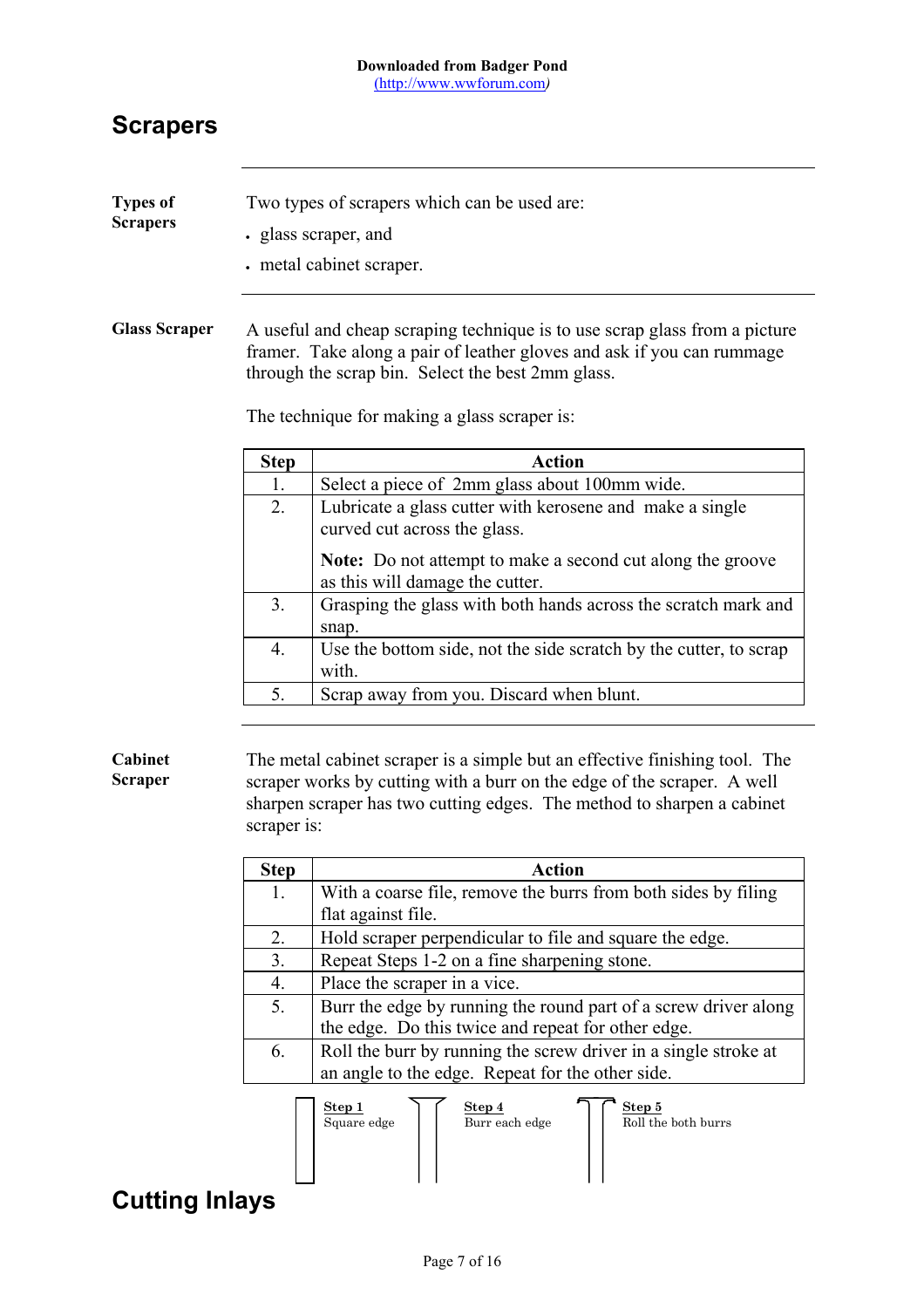|                                                          | <b>Stage</b>                                                                                                                                                                                                                                  | <b>Description</b>                                                                                                                                                                                                                  |
|----------------------------------------------------------|-----------------------------------------------------------------------------------------------------------------------------------------------------------------------------------------------------------------------------------------------|-------------------------------------------------------------------------------------------------------------------------------------------------------------------------------------------------------------------------------------|
|                                                          | 1                                                                                                                                                                                                                                             | Preparing inlay pattern                                                                                                                                                                                                             |
|                                                          | $\overline{2}$                                                                                                                                                                                                                                | Transferring pattern to veneer                                                                                                                                                                                                      |
|                                                          | $\overline{3}$                                                                                                                                                                                                                                | Cutting the inlay                                                                                                                                                                                                                   |
|                                                          | 4                                                                                                                                                                                                                                             | Marking the inlay shape onto the 'mother wood'.                                                                                                                                                                                     |
|                                                          | 5                                                                                                                                                                                                                                             | Hollowing out the mother wood for inlay.                                                                                                                                                                                            |
|                                                          | 6                                                                                                                                                                                                                                             | Inserting the inlay into the mother wood.                                                                                                                                                                                           |
|                                                          |                                                                                                                                                                                                                                               | The methods for each stage is detailed below. For some stages there are<br>several methods for achieving the same result.                                                                                                           |
| Stage 1 -<br>Preparing inlay<br>patterns                 |                                                                                                                                                                                                                                               | Draw the patterns at a large scale and photocopy at reduced scale to the<br>appropriate size. The benefit of this technique is that the lines become<br>finer as the pattern is reduced in size.                                    |
| Stage 2 -<br><b>Transferring</b><br>pattern to<br>veneer | Use spray glue to fix pattern to veneer. Lightly spray the back of the<br>paper and wait until tacky. Fix to veneer.<br>Do not use water based glues as it swells and distorts the paper.<br>Do not draw on wood.<br>Do not use carbon paper. |                                                                                                                                                                                                                                     |
|                                                          |                                                                                                                                                                                                                                               | <b>Hints:</b> Use a transparent pattern paper such as transparent drawing film,<br>grease proof paper or tracing paper, to reveal the wood grain. This is<br>useful for including decorative features such as 'birds eye' or knots. |

**Outline Process** Cutting inlays consists of the following stages:

 $\mathbf{r}$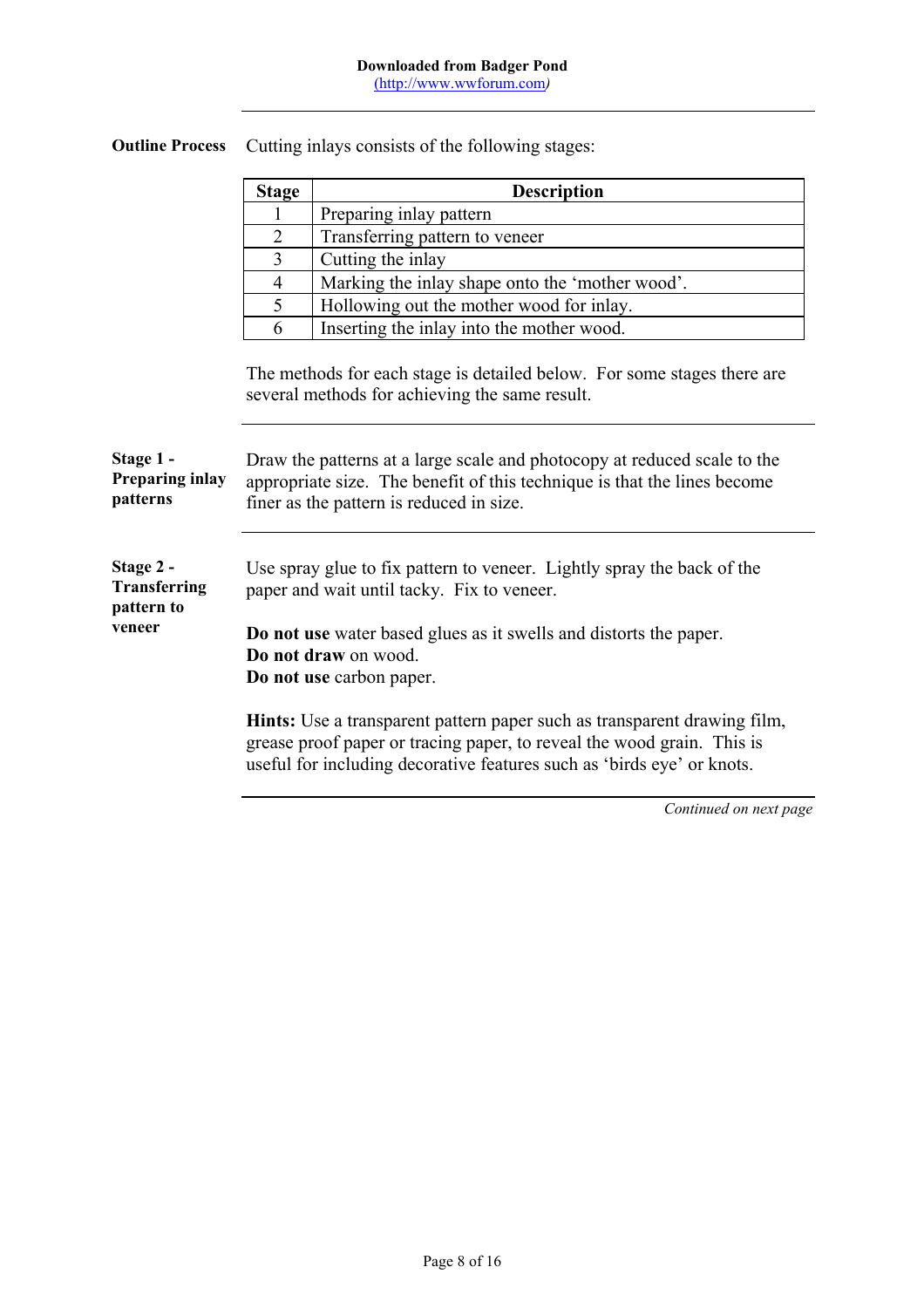| Stage 3 -<br><b>Cutting the</b><br>inlay    | There are two methods for cutting the inlay depending on the type of<br>veneer. These are:<br>• knife cutting for sliced or peeled veneer, and<br>• sawing for sawn or thick veneers.                                                                                                                                                                    |  |
|---------------------------------------------|----------------------------------------------------------------------------------------------------------------------------------------------------------------------------------------------------------------------------------------------------------------------------------------------------------------------------------------------------------|--|
| <b>Knife Cutting</b><br><b>Veneer Inlay</b> | Use multiple, shallow cuts to cut veneer. Do not attempt to cut through<br>the veneer in one pass as it will tend to tear and leave an ugly edge.<br>Pattern Paper<br>Knife slices through the veneer in a wedging action<br>which tends to split the veneer.<br><b>Backing Paper</b><br>This is controlled in part by the pattern and backing<br>paper. |  |
|                                             | $C_{tan}$<br>$A$ otion                                                                                                                                                                                                                                                                                                                                   |  |

| <b>Step</b> | <b>Action</b>                                                                                |
|-------------|----------------------------------------------------------------------------------------------|
| 1.          | Place veneer onto a cutting mat.                                                             |
| 2.          | Lightly score through the paper and groove the veneer, say                                   |
|             | about $1/3$ the depth.                                                                       |
| 3.          | Follow the score line and deepen the cut. If necessary, make a                               |
|             | relieving cut to remove a wedge of veneer on the waste side.                                 |
|             | Note: Cut away from corners.<br>Repeat until fully cut through.                              |
| 4.          | Clean up edges with the 'schmick' stick. Slightly bevel edges.                               |
|             | Note: The bevel allows ensures a tight fit when the inlay is<br>placed into the mother wood. |

**Saw Cutting Veneer** The piecing or scroll saw is used to cut thicker veneer.

> **Note:** When selecting blade for the saw ensure that there will be at least 1½ teeth are in the thickness of the veneer when cutting. Use coarser rather than finer blades when starting.

| <b>Step</b>    | <b>Action</b>                                                                                 |
|----------------|-----------------------------------------------------------------------------------------------|
| $\mathbf{1}$   | Clamp a 'V' board to the edge of the table.                                                   |
| $\overline{2}$ | Place the veneer onto the 'V' board and hold down with<br>thumb.                              |
| 3              | Holding the piecing saw in the opposite hand, use slow vertical<br>strokes to cut the veneer. |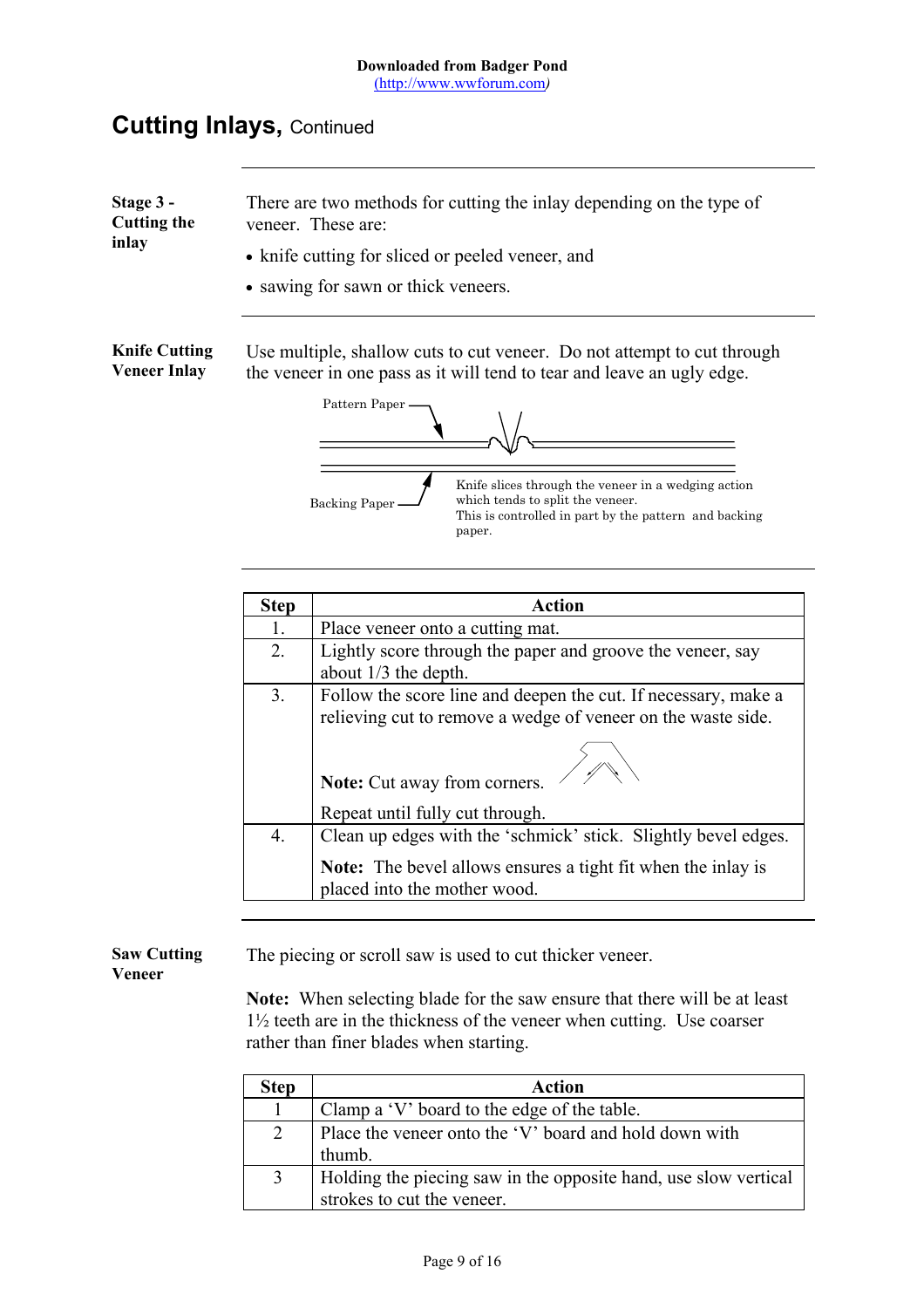| <b>Stage 4 -</b><br><b>Marking the</b> | Two techniques for marking the shape of the inlay onto the mother wood<br>are tracing the outline with a: |
|----------------------------------------|-----------------------------------------------------------------------------------------------------------|
| mother wood                            | $\bullet$ sharp pencil, or                                                                                |
|                                        | • sharp marker such as a needle or stylist.                                                               |

The techniques are similar.

| <b>Step</b> | <b>Action</b>                                                                                                                           |
|-------------|-----------------------------------------------------------------------------------------------------------------------------------------|
| 1.          | Lightly adhere inlay to mother wood with a drop of yellow                                                                               |
|             | glue on corners.                                                                                                                        |
| 2.          | If using a pencil:                                                                                                                      |
|             | • Select a sharp 2H or 4H pencil.                                                                                                       |
|             | • Holding pencil at a slight angle, rest the pencil point against<br>the bevel and trace the outline.                                   |
|             | If using a sharp marker                                                                                                                 |
|             | • Insert a dress makers needle into a pin vice.                                                                                         |
|             | • Holding needle at a slight angle, rest the point against the<br>bevel                                                                 |
|             | • Lightly score around inlay using multiple passes to mark the<br>inlay shape. Keep needle at a low angle to get a clean score<br>mark. |
| 3.          | Remove inlay from mother wood by using inserting a small<br>putty knife under the inlay. Be careful not to damage the inlay.            |

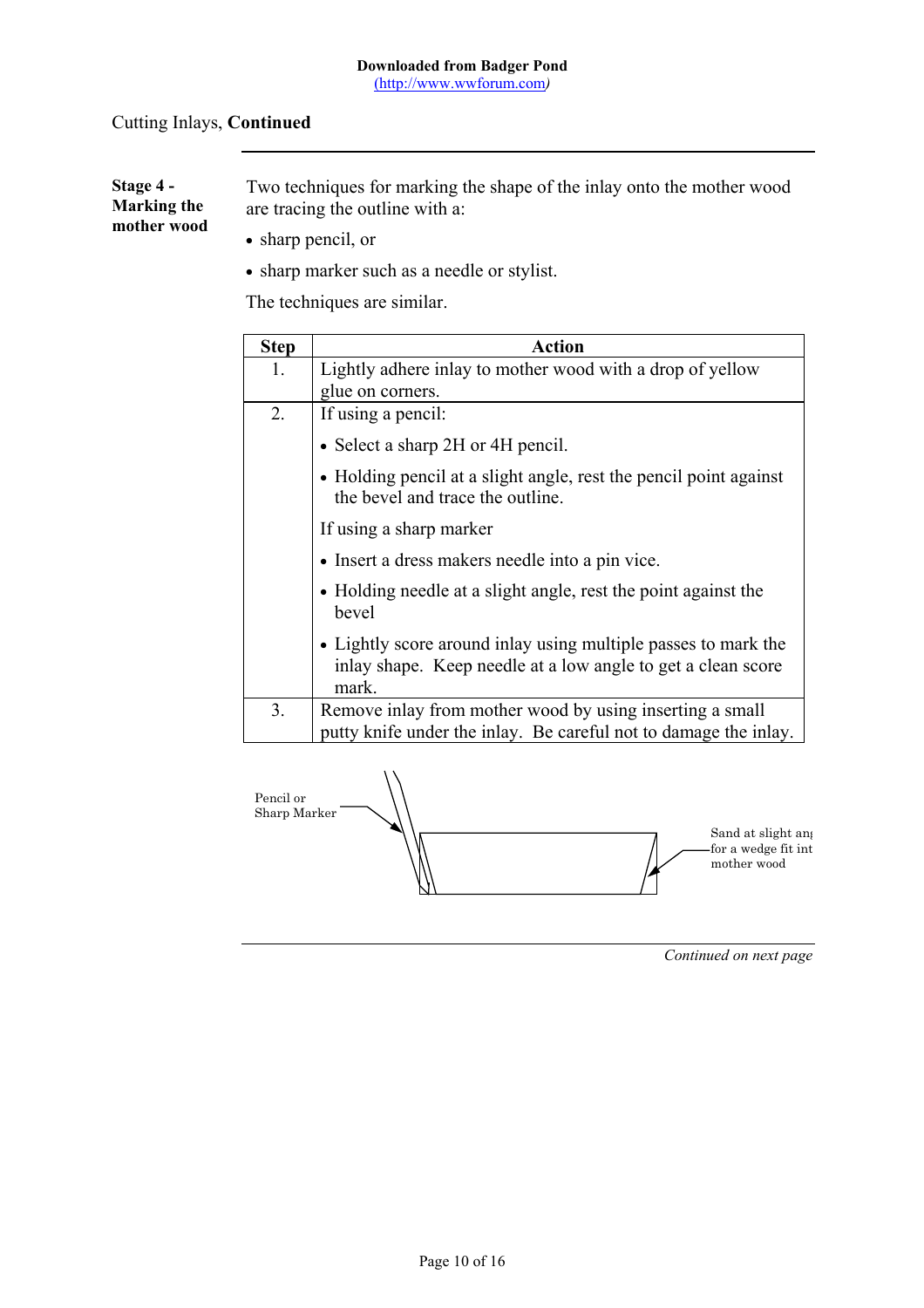| Step 5 -<br><b>Hollowing out</b><br>mother wood | Three techniques for hollowing out the mother wood are:<br>• using a hand router, then cutting to line,<br>• knife cutting the outline, then using a hand router, and<br>• small gouges.<br>Any of the methods will work, although the second method is safer in that<br>there is a clearly defined edge cut into the mother wood.<br>If using an electric router follow the instructions for using the hand router. |                                                                                                                                                                                                                       |
|-------------------------------------------------|----------------------------------------------------------------------------------------------------------------------------------------------------------------------------------------------------------------------------------------------------------------------------------------------------------------------------------------------------------------------------------------------------------------------|-----------------------------------------------------------------------------------------------------------------------------------------------------------------------------------------------------------------------|
| <b>Routing then</b><br>cutting                  | The technique for using a hand router, then cutting the outline shape is:                                                                                                                                                                                                                                                                                                                                            |                                                                                                                                                                                                                       |
|                                                 | <b>Step</b>                                                                                                                                                                                                                                                                                                                                                                                                          | <b>Action</b>                                                                                                                                                                                                         |
|                                                 | 1.                                                                                                                                                                                                                                                                                                                                                                                                                   | Set the depth of inlay on the hand router.                                                                                                                                                                            |
|                                                 | $\overline{2}$ .                                                                                                                                                                                                                                                                                                                                                                                                     | Use the hand router to remove the waste down to the required                                                                                                                                                          |
|                                                 |                                                                                                                                                                                                                                                                                                                                                                                                                      | depth to within 1-2mm of the line. Taking small cuts, make a<br>trench in the mother wood at the required depth. With small<br>strokes scrape waste into the trench until the required depth is<br>achieved all over. |
|                                                 |                                                                                                                                                                                                                                                                                                                                                                                                                      | Rout to 1-2mm of line<br>1.                                                                                                                                                                                           |
|                                                 |                                                                                                                                                                                                                                                                                                                                                                                                                      | 2. Slice to centre of line with<br>knife or chisel                                                                                                                                                                    |
|                                                 | 3.                                                                                                                                                                                                                                                                                                                                                                                                                   | With a knife, slice in the centre of the score mark.                                                                                                                                                                  |
|                                                 | $\overline{4}$ .                                                                                                                                                                                                                                                                                                                                                                                                     | Clean up with sharp knife or No 2 3mm bent to ensure all side<br>are perpendicular.                                                                                                                                   |
|                                                 |                                                                                                                                                                                                                                                                                                                                                                                                                      | Note: A score cut with the below the final depth of trench<br>allows some relief for glue when inserting the inlay.                                                                                                   |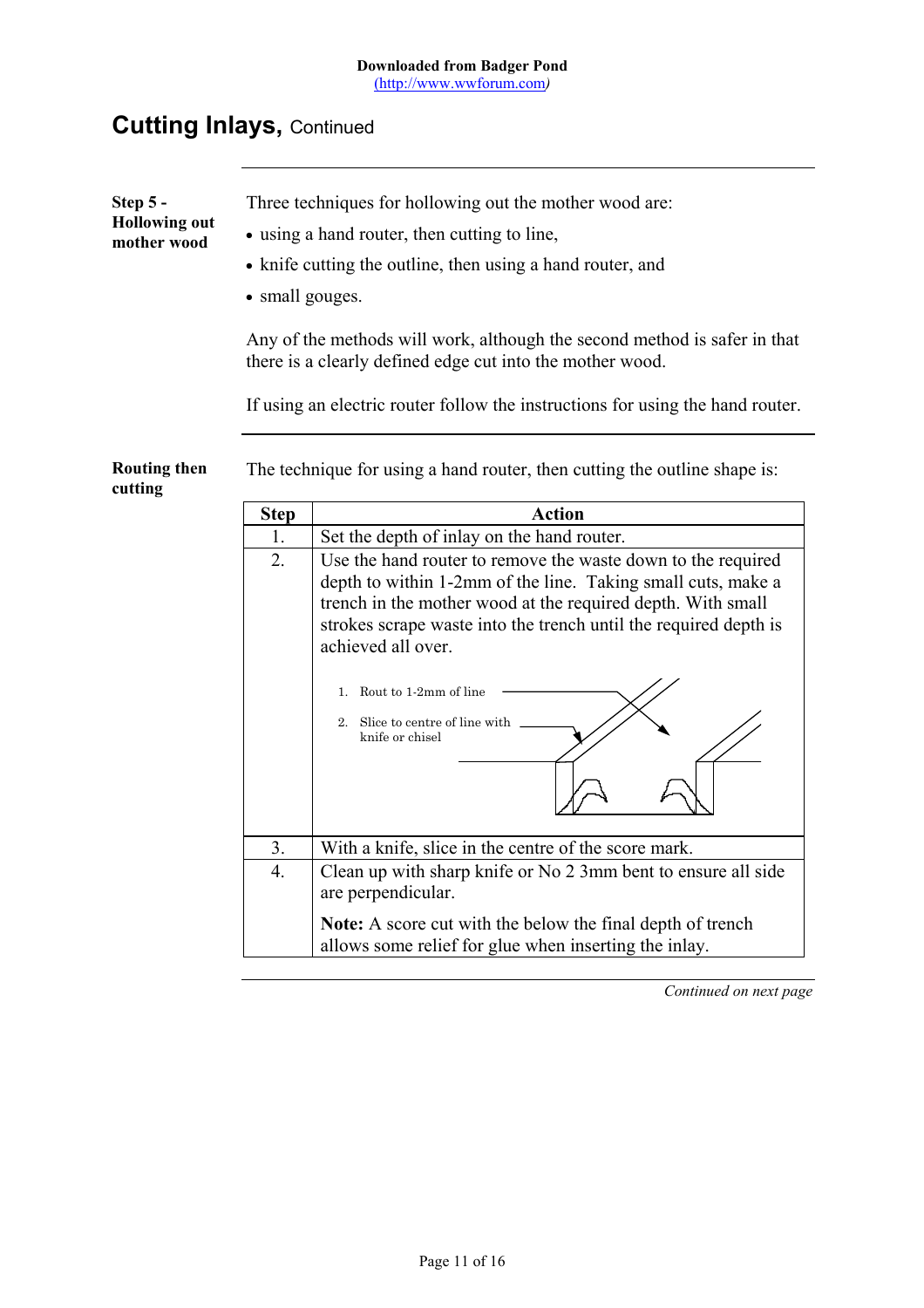| <b>Cutting outline</b><br>then routing | The technique for cutting the outline than routing is: |                                                                                                                                                                                                                                                        |  |  |
|----------------------------------------|--------------------------------------------------------|--------------------------------------------------------------------------------------------------------------------------------------------------------------------------------------------------------------------------------------------------------|--|--|
|                                        | <b>Step</b>                                            | Action                                                                                                                                                                                                                                                 |  |  |
|                                        | 1.                                                     | Use a knife to cut in the centre of the score mark.                                                                                                                                                                                                    |  |  |
|                                        | 2.                                                     | When the knife cut becomes too deep, use the knife at an angle<br>to cut a relieving sliver of waste wood. Ensure the sliver is cut<br>on the waste side.                                                                                              |  |  |
|                                        |                                                        | Repeat until approximate depth of inlay is reached.                                                                                                                                                                                                    |  |  |
|                                        | 3 <sub>1</sub>                                         | Use the hand router to remove the waste down to the required<br>depth. Taking small cuts, make a trench in the mother wood at<br>the required depth. With small strokes scrape waste into the<br>trench until the required depth is achieved all over. |  |  |
|                                        | $\overline{4}$ .                                       | Clean up with sharp knife to ensure all side are perpendicular.                                                                                                                                                                                        |  |  |

**Hollowing out with gouges** The technique for hollowing out the mother wood with small gouges is:

| <b>Action</b>                                                     |
|-------------------------------------------------------------------|
| Use a knife to cut in the centre of the score mark.               |
| When the knife cut becomes too deep, use the knife at an angle    |
| to cut a relieving sliver of waste wood. Ensure the sliver is cut |
| on the waste side.                                                |
| Use a small gouge (or veining tool) to gouge out a full length    |
| of the inlay. Repeat with small overlapping cuts.                 |
| Use a knife to cut at $90^{\circ}$ around the edges. Angle cut to |
| remove the wedge.                                                 |
| Continue knife around edge deeper than cut.                       |
| Repeat Steps 5-8 until depth reached.                             |
| Finish up with hand router.                                       |
|                                                                   |

Gouge to use 2mm No 7, 8 or 9 gouge. Also could use a 2mm No 11 veining tool.

**Alternate Methods** Scrapping with a small No 2 Bent and cleaning up with a small No 2 gouge.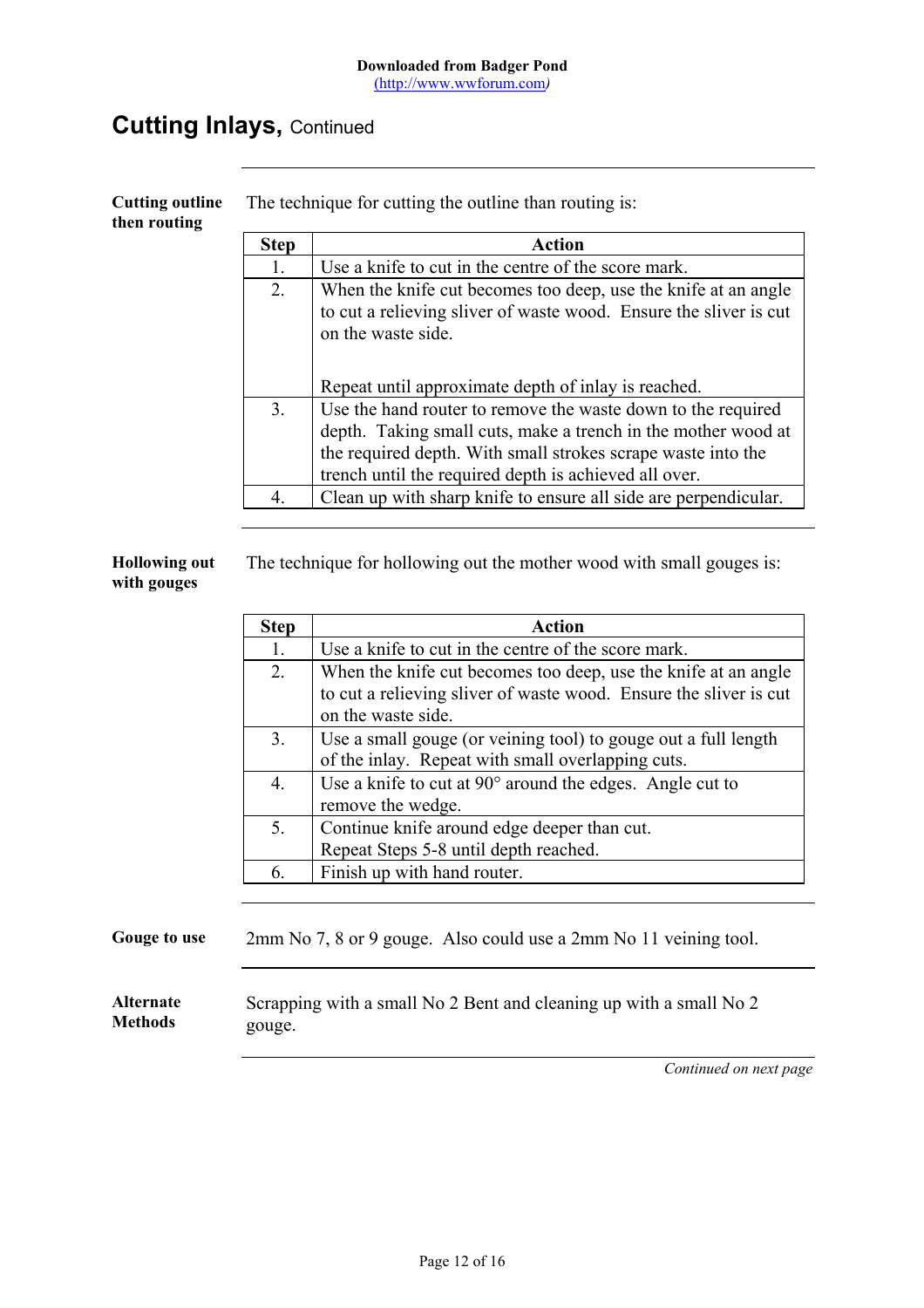**Step 6 - Inserting Inlay** The final stage is to insert the inlay into the mother wood as follows: **Step Action** 1. Ensure corners of hollow and inlay are clean. 2. Apply glue evenly to the hollow in the mother wood and to the back of the inlay. **Note:** There is no need to remove the backing paper. 3. Insert the inlay and allow glue to run. 4. Press down with a block (covered with packing tape to avoid being stuck by the glue). Clean off surplus glue. **Note:** Do not use a piece of paper between inlay and pressing block. 5. With a clamp, tighten in stages with light pressure to allow the glue to run.. Do not over tighten. 6. Leave over night and allow glue to harden. 7. Remove clamp and pressing block. 8. Lightly sand or scrap until the inlay is flush with the mother wood. **Inlaying hard veneers** When inlaying hard veneers (such as metal, silver, mother of pearl etc), inlay them to below the surface of the mother wood. Use a hard rigid block to sand over the hard inlay. A soft sanding block, such as cork, could deform allowing the inlay to be damaged. **Scraping** When scraping an open gained timber veneer (such as blackwood) scrap with the grain not against it. Scraping against the gain could remove timber fibres and leave voids. A technique to prevent this is to scrape at 45° to the grain. **What if there are gaps?** If there gaps between the inlay and the mother wood all is not lost. Techniques include: • Japanese rice glue and sawdust as a filler. • Alternatively, if using fine buffing oil, work up a slurry with a fine sand paper 400 grade and let the slurry fill the gap. Allow to go tacky before rubbing off. If too tacky, apply small amount of buffing oil to rag and rub off. • A thick coating of Shellac rubbed into the gap.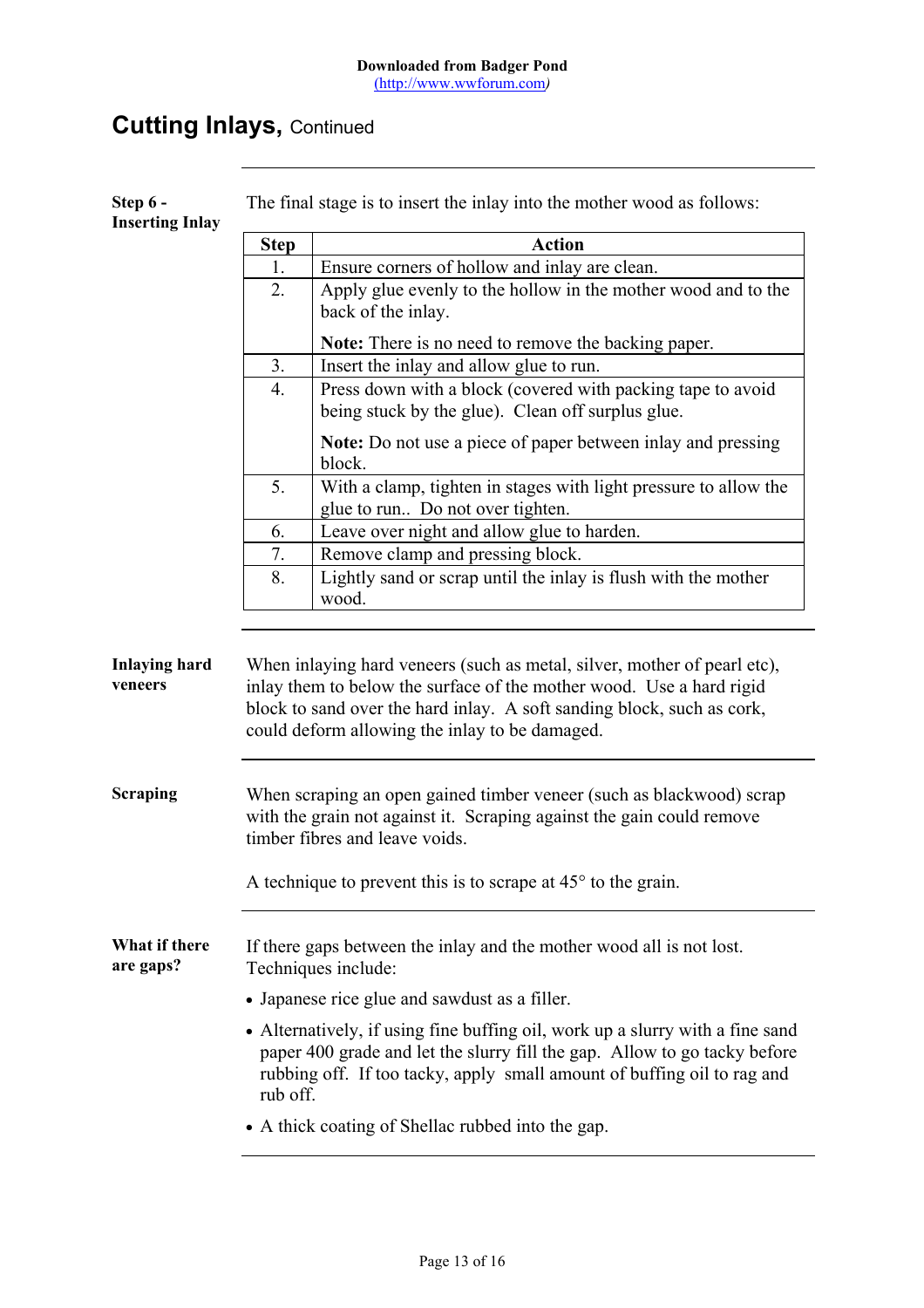# **Marquetry**

**Similar to inlay** The techniques used in Marquetry are similar to that used in inlay. In fact, marquetry means 'onlay'.

The outline process for producing marquetry panels is:

| <b>Stage</b> | <b>Description</b>                                         |
|--------------|------------------------------------------------------------|
|              | Preparing the design, pattern and selecting veneers        |
| 2.           | Cutting out the paper pattern and individual veneer pieces |
| 3.           | Tape pieces onto master pattern                            |
| 4            | Glue marquetry panel into position                         |

#### **Stage 1 - Preparing the Design** This is a crucial stage in the process in which the veneers are matched to the veneers. It is important to note the direction of the grain onto the pattern.

The detailed process is:

| <b>Step</b> |                                                                     | <b>Action</b>                                              |    |  |
|-------------|---------------------------------------------------------------------|------------------------------------------------------------|----|--|
| 1.          | Make at least four (4) copies of the design:                        |                                                            |    |  |
|             | • Master                                                            |                                                            |    |  |
|             | $\bullet$ Cutting                                                   |                                                            |    |  |
|             | • Assembly                                                          |                                                            |    |  |
|             | Spare                                                               |                                                            |    |  |
| 2.          | Examine the pattern and select the veneer and grain direction       |                                                            |    |  |
|             | which best suits the design.                                        |                                                            |    |  |
| 3.          | Number each piece on the Master Pattern and mark the grain          |                                                            |    |  |
|             | direction.                                                          |                                                            |    |  |
|             |                                                                     |                                                            |    |  |
|             | <b>Hint:</b> Number all pieces on the same veneer consecutively and |                                                            |    |  |
|             |                                                                     | label with a number to represent the type of veneer. eg 1A |    |  |
|             | eg:                                                                 |                                                            |    |  |
|             |                                                                     |                                                            |    |  |
|             | 1A                                                                  | 4B                                                         | 2A |  |
|             |                                                                     |                                                            |    |  |
|             | 5B                                                                  | 3A                                                         | 6B |  |
|             |                                                                     |                                                            |    |  |
|             |                                                                     |                                                            |    |  |
|             | $A =$ dark veneer                                                   |                                                            |    |  |
|             | $B =$ light veneer                                                  |                                                            |    |  |
|             |                                                                     |                                                            |    |  |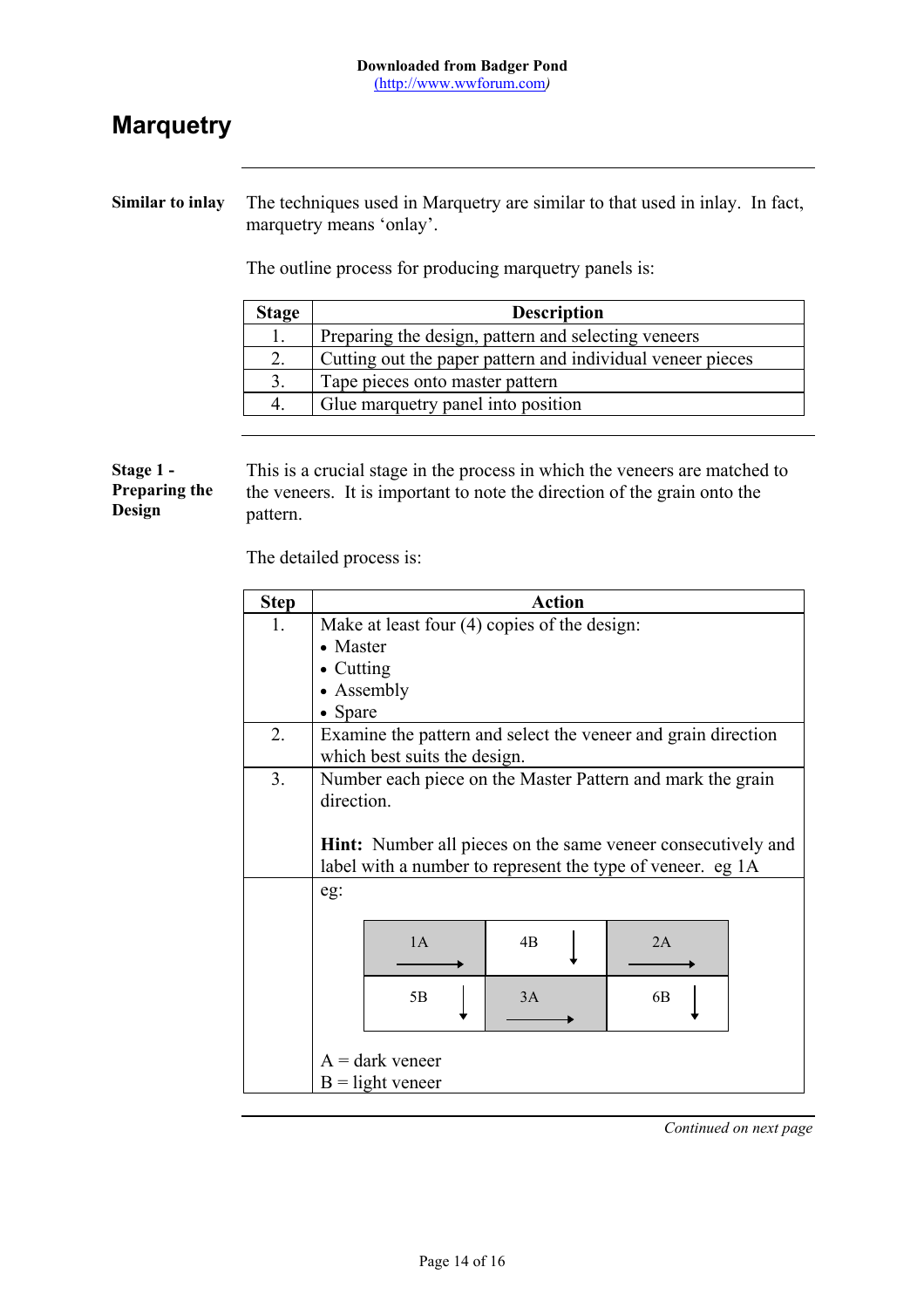# **Marquetry,** Continued

| Stage $2 -$<br><b>Cutting Out</b><br><b>Pattern</b> | Each of the pieces is the pattern need to be cut out cleanly so that when<br>reassembled, there is no gaps between the pieces. |
|-----------------------------------------------------|--------------------------------------------------------------------------------------------------------------------------------|
|-----------------------------------------------------|--------------------------------------------------------------------------------------------------------------------------------|

| <b>Step</b> | <b>Action</b>                                                                                                                                                                                                                                                      |
|-------------|--------------------------------------------------------------------------------------------------------------------------------------------------------------------------------------------------------------------------------------------------------------------|
| 1.          | Cut out each piece from the paper pattern.                                                                                                                                                                                                                         |
|             | <b>Hint:</b> To assist with reassembly, tape the pattern onto the<br>board the marquetry panel is to be fixed to. As each piece is<br>cut, the knife scores the pattern into the surface. These score<br>marks can be used to locate the pieces during reassembly. |
| 2.          | Identify the appropriate veneer and grain direction before spray                                                                                                                                                                                                   |
|             | gluing pattern to veneer.                                                                                                                                                                                                                                          |
| 3.          | Cut out each veneer piece and clean up using schmick stick.                                                                                                                                                                                                        |
|             | <b>Hint:</b> Rest knife against the paper pattern and use as a guide<br>when cutting.                                                                                                                                                                              |

**Stage 3 - Assembling Pieces**

Although shown as a separate stage, each piece should be progressively assembled so as to avoid loosing small pieces.

| <b>Step</b>    | <b>Action</b>                                                    |
|----------------|------------------------------------------------------------------|
| 1.             | Identify piece and position on assembly pattern.                 |
| 2.             | Locate and position a neighbouring piece. Use schmick stick      |
|                | or knife to clean up edges.                                      |
| 3 <sub>1</sub> | Using 'magic' sticky tape, stick the pieces into position. Drops |
|                | of Yellow PVA glue can be applied to the edges of each piece     |
|                | but this is not essential.                                       |
| 4.             | Continue until all pieces are assembled.                         |
| 5.             | Adjust pieces until all gaps are closed up.                      |
| 6.             | Reinforce with long pieces of sticky across the panel.           |